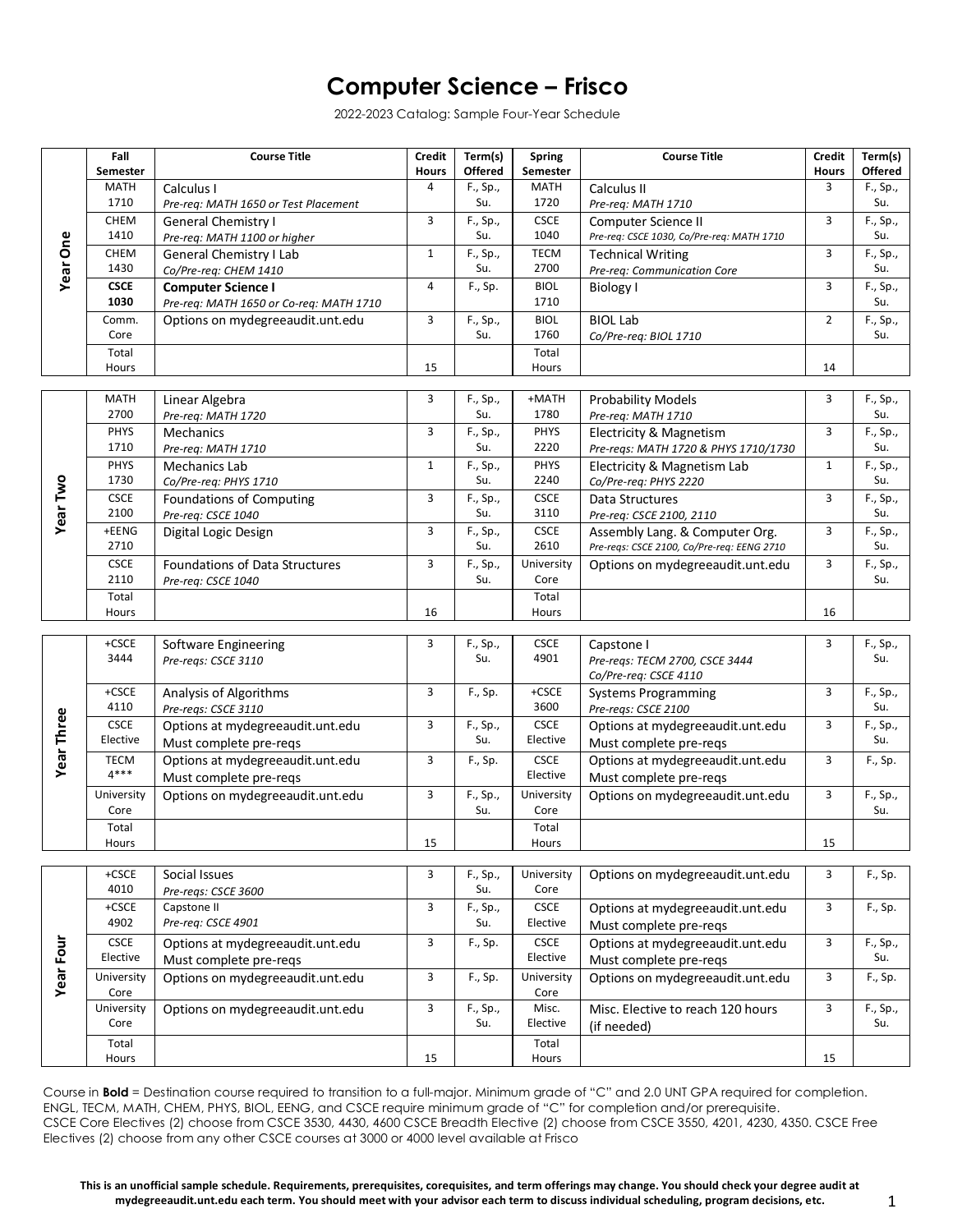## **Information Technology – Frisco**

2022-2023 Catalog: Sample Four-Year Schedule

| <b>Year One</b>  | Fall<br>Semester                       | <b>Course Title</b>                                                                                                    | <b>Credit</b><br><b>Hours</b> | Term(s)<br><b>Offered</b> | <b>Spring</b><br><b>Semester</b>              | <b>Course Title</b>                                                                                        | <b>Credit</b><br><b>Hours</b> | Term(s)<br><b>Offered</b> |
|------------------|----------------------------------------|------------------------------------------------------------------------------------------------------------------------|-------------------------------|---------------------------|-----------------------------------------------|------------------------------------------------------------------------------------------------------------|-------------------------------|---------------------------|
|                  | <b>MATH</b><br>1710                    | Calculus I<br>Pre-reg: MATH 1650 or Test Placement                                                                     | 4                             | F., Sp.,<br>Su.           | <b>CSCE</b><br>1040                           | Computer Science II<br>Pre-req: CSCE 1030<br>Co/Pre-reg: MATH 1710                                         | 3                             | F., Sp.,<br>Su.           |
|                  | CHEM<br>1410 or<br><b>BIOL</b><br>1710 | General Chemistry I or Biology I<br>Pre-reg for CHEM 1410: MATH 1100 or higher<br>Pre-reg for BIOL 1710: none          | 3                             | F., Sp.,<br>Su.           | <b>MATH</b><br>1680 or<br><b>MATH</b><br>1780 | <b>Statistics or Probability Models</b><br>Pre-reg for MATH 1680: none<br>Pre-req for MATH 1780: MATH 1710 | 3                             | F., Sp.,<br>Su.           |
|                  | CHEM<br>1430 or<br><b>BIOL</b><br>1760 | General Chemistry I Lab or Biology I Lab<br>Co/Pre-reg for CHEM 1430: CHEM 1410<br>Co/Pre-req for BIOL 1760: BIOL 1710 | $1 - 2$                       | F., Sp.,<br>Su.           | <b>TECM</b><br>2700                           | <b>Technical Writing</b><br>Pre-reg: Communication Core                                                    | 3                             | F., Sp.,<br>Su.           |
|                  | <b>CSCE</b><br>1030                    | <b>Computer Science I</b><br>Pre-req: MATH 1650 or Co-req: MATH 1710                                                   | 4                             | F., Sp.                   | University<br>Core                            | Options on mydegreeaudit.unt.edu                                                                           | 3                             | F., Sp.,<br>Su.           |
|                  | Comm.<br>Core                          | Options on mydegreeaudit.unt.edu                                                                                       | 3                             | F., Sp.,<br>Su.           | University<br>Core                            | Options on mydegreeaudit.unt.edu                                                                           | 3                             | F., Sp.,<br>Su.           |
|                  | Total<br>Hours                         |                                                                                                                        | 15-16                         |                           | Total<br>Hours                                |                                                                                                            | 15                            |                           |
| Year Two         | <b>CSCE</b><br>2100                    | Foundations of Computing<br>Pre-req: CSCE 1040                                                                         | 3                             | F., Sp.,<br>Su.           | University<br>Core                            | Options on mydegreeaudit.unt.edu                                                                           | 3                             | F., Sp.,<br>Su.           |
|                  | PHYS<br>1710                           | <b>Mechanics</b><br>Pre-reg: MATH 1710                                                                                 | 3                             | F., Sp.,<br>Su.           | <b>CSCE</b><br>3600                           | <b>Systems Programming</b><br>Pre-req: CSCE 2100                                                           | 3                             | F., Sp.                   |
|                  | <b>PHYS</b><br>1730                    | <b>Mechanics Lab</b><br>Co/Pre-reg: PHYS 1710                                                                          | $\mathbf{1}$                  | F., Sp.,<br>Su.           | Supporting<br>Area                            | Frisco options are listed below.<br>Options via mydegreeaudit.unt.edu<br>or your advisor                   | 3                             | F., Sp.                   |
|                  | <b>CSCE</b><br>2110                    | Foundations of Data Structures<br>Pre-req: CSCE 1040                                                                   | 3                             | F., Sp.,<br>Su.           | CSCE<br>3055                                  | IT Project Management<br>Pre-req: CSCE 2100                                                                | 3                             | F., Sp.,<br>Su.           |
|                  | University<br>Core                     | Options on mydegreeaudit.unt.edu                                                                                       | 3                             | F., Sp.,<br>Su.           | University<br>Core                            | Options on mydegreeaudit.unt.edu                                                                           | 3                             | F., Sp.,<br>Su.           |
|                  | University<br>Core                     | Options on mydegreeaudit.unt.edu                                                                                       | 3                             | F., Sp.,<br>Su.           | Total<br>Hours                                |                                                                                                            | 15                            |                           |
|                  | Total<br>Hours                         |                                                                                                                        | 16                            |                           |                                               |                                                                                                            |                               |                           |
|                  | <b>CSCE</b><br>3605                    | <b>Systems Administration</b><br>Pre-regs: CSCE 3600                                                                   | 3                             | F.                        | University<br>Core                            | Options on mydegreeaudit.unt.edu                                                                           | 3                             | Sp.                       |
|                  | +CSCE<br>3615                          | Enterprise Systems Architecture<br>Pre-regs: CSCE 2100                                                                 | 3                             | F.                        | <b>CSCE</b><br>3220                           | Human Computer Interfaces<br>Pre-reg: CSCE 2100, 2110                                                      | 3                             | Sp.                       |
| Three            | <b>CSCE</b><br>4010                    | Social Issues<br>Pre-reqs: CSCE 3600                                                                                   | 3                             | F.                        | <b>CSCE</b><br>3420                           | <b>Internet Programming</b><br>Pre-req: CSCE 2100, 2110                                                    | 3                             | F., Sp.                   |
| Year             | <b>CSCE</b><br>4350                    | Database Systems<br>Pre-req: CSCE 2100, 2110                                                                           | 3                             | F., Sp.                   | <b>CSCE</b><br>3530                           | <b>Introduction to Computer Networks</b><br>Pre-req: CSCE 3600                                             | 3                             | Sp.                       |
|                  | Supporting<br>Area                     | Frisco options are listed below. Options<br>via mydegreeaudit.unt.edu or your<br>advisor                               | $\overline{3}$                | F., Sp.                   | <b>CSCE 4905</b>                              | Capstone I<br>Pre-reqs: CSCE 3055, 3615                                                                    | 3                             | F., Sp.                   |
|                  | Total<br>Hours                         |                                                                                                                        | 15                            |                           | Total<br>Hours                                |                                                                                                            | 15                            |                           |
| <b>Year Four</b> | <b>CSCE</b><br>3550                    | Foundations of Computer Security<br>Pre-req: CSCE 2110                                                                 | 3                             | F.                        | <b>CSCE</b><br>4355                           | Database Administration<br>Pre-req: CSCE 4350                                                              | 3                             | Sp.                       |
|                  | Supporting<br>Area                     | Frisco options are listed below. Options<br>via mydegreeaudit.unt.edu or your<br>advisor                               | $\mathbf{3}$                  | F.                        | CSCE<br>4535                                  | Network Administration<br>Pre-req: CSCE 3530                                                               | 3                             | F., Sp.                   |
|                  | Supporting<br>Area                     | Frisco options are listed below. Options<br>via mydegreeaudit.unt.edu or your<br>advisor                               | 3                             | F.                        | Supporting<br>Area                            | Frisco options are listed below.<br>Options via mydegreeaudit.unt.edu<br>or your advisor                   | 3                             | F., Sp.                   |
|                  | <b>CSCE</b><br>4925                    | Capstone II<br>Pre-req: CSCE 4905                                                                                      | 3                             | F.                        | Supporting<br>Area                            | Frisco options are listed below.<br>Options via mydegreeaudit.unt.edu<br>or your advisor                   | 3                             | F., Sp.                   |
|                  | Supporting<br>Area                     | Frisco options are listed below. Options<br>via mydegreeaudit.unt.edu or your<br>advisor                               | 3                             | F., Sp.                   | Misc.<br>Elective                             | MISC. Elective to reach 121 Hours<br>(If needed)                                                           | 3                             | F., Sp.,<br>Su.           |